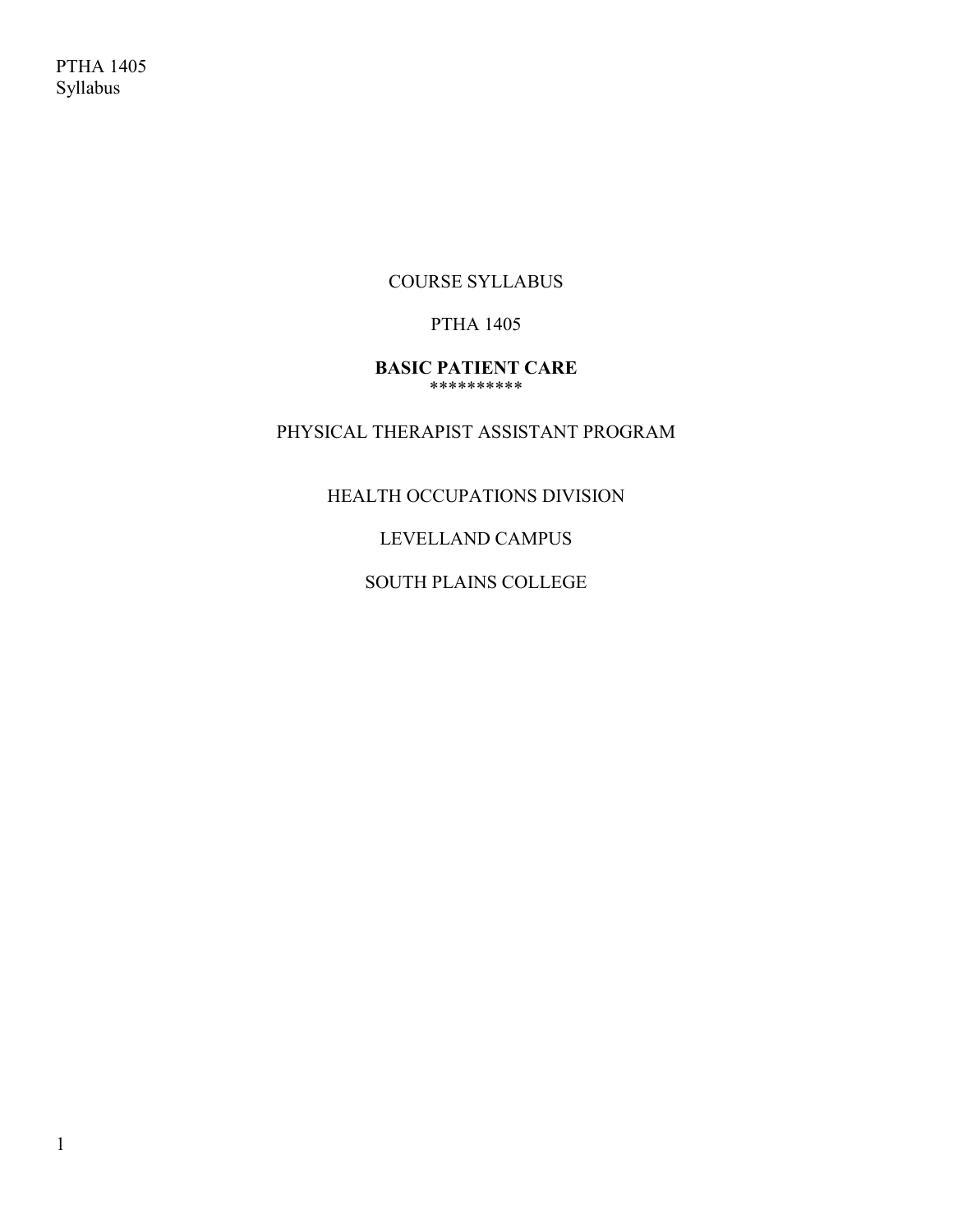#### COURSE SYLLABUS

COURSE TITLE: BASIC PATIENT CARE COURSE CREDIT: 4 CONTACT HOURS: 3 LECTURE, 3 LAB

INSTRUCTOR: Jackie Underwood PTA, MS Room AH 103B 806.716.2470 junderwood@southplainscollege.edu

*OFFICE HOURS: By Appointment*

#### SOUTH PLAINS COLLEGE IMPROVES EACH STUDENT'S LIFE

#### **GENERAL COURSE INFORMATION**

Prerequisites: The Profession of Physical Therapy (PTHA 1301), A&P I

#### **COMMON STUDENT LEARNING OUTCOMES**

#### **Upon successful completion of South Plains College PTA degree, the student will be able to:**

**KNOW (K)** - Students will actively and independently acquire, apply and adapt skills and knowledge to develop expertise and a broader understanding of the world as lifelong learners.

**COMPREHEND (C) -** Students will think analytically and creatively to explore ideas, make connections, draw conclusions, and solve problems.

**APPLY (A) -** Students will exchange ideas and information with clarity and originality in multiple contexts, act purposefully, reflectively, and respectfully in diverse and complex environment.

**EVALUATE (E) -** Students will demonstrate integrated learning from different areas and solve problems with creative thinking.

#### **COURSE DESCRIPTION:**

The student will learn application of basic patient handling, functional skills, communication, and selected data collection techniques. The student will learn documentation skills to record patient/treatment information in appropriate format.

**This is a Lecture/Lab course**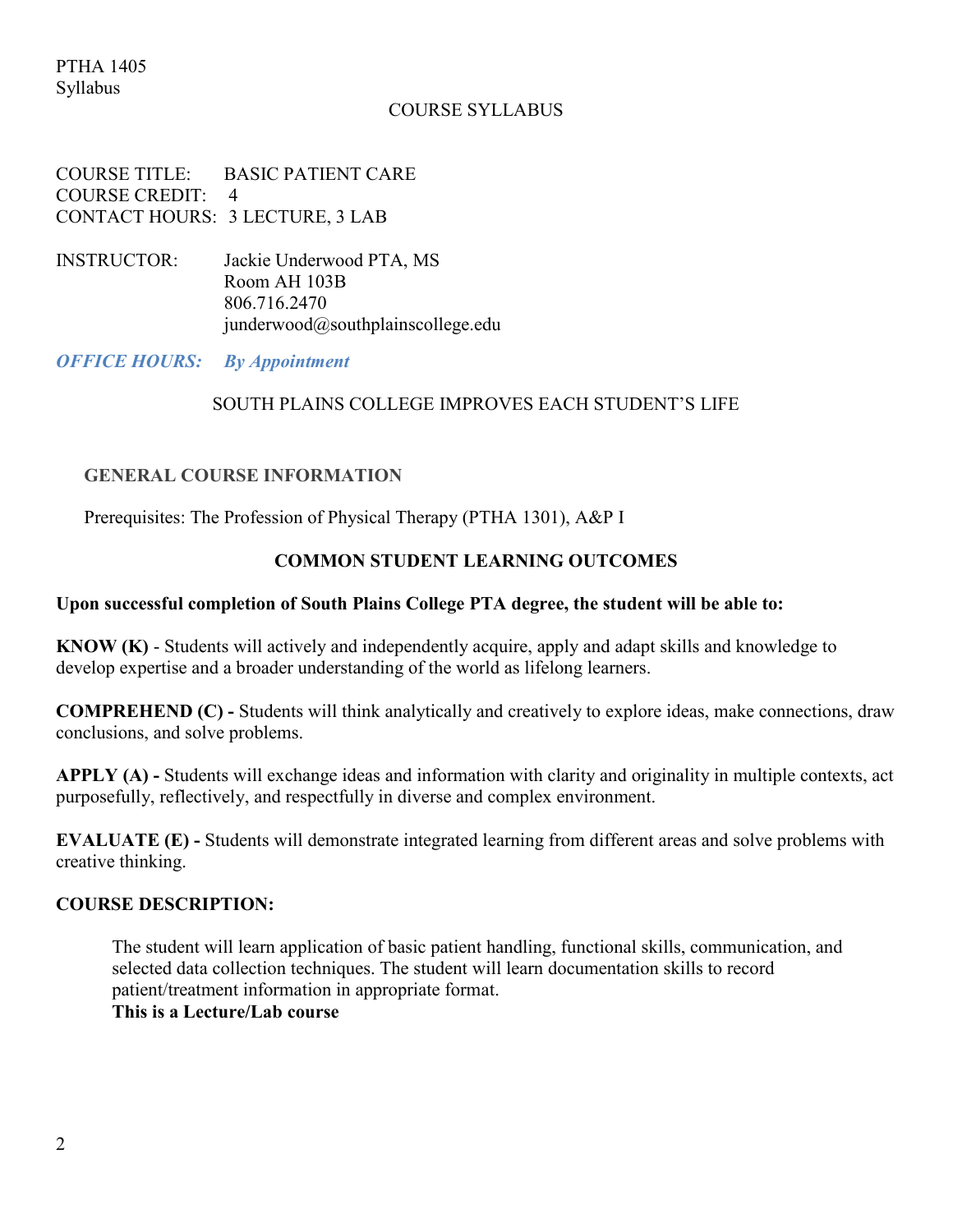PTHA 1405 Syllabus

## **GENERAL LEARNING OBJECTIVES**

## **Upon successful completion of the course, following a given plan of care and under the supervision of the PT, the student will be able to:**

- 1. Perform hand washing to CDC recommended standard.
- 2. Identify isolation precautions.
- 3. Demonstrate clean technique and sterile technique.
- 4. Obtain vital signs and assess pain.
- 5. Identify signs and symptoms of altered cognition, mentation, and arousal
- 6. Demonstrate basic postural alignment and body mechanics.
- 7. Demonstrate correct PROM techniques.
- 8. Explain activities of daily living.
- 9. Educate mock patients on safe bed mobility.
- 10. Educate mock patients on safe transfers.
- 11. Apply the principles of wound care.
- 12. Educate mock patients on the safe use of the appropriate type of wheelchair.
- 13. Educate mock patients on the safe use of the appropriate type of assistive device.
- 14. Identify architectural barriers affecting functional mobility.
- 15. Explain the use of basic pharmaceuticals and medical tests.
- 16. Explain outcome assessment related to course content.
- 17. Demonstrate generic abilities related to course content.
- 18. Describe basic concepts related to the APTA *Guide to Physical Therapist Practice.*

# **SPECIFIC LEARNING OBJECTIVES**

## **Upon successful completion of the course, the student will be able to:**

- 1. Perform hand washing to CDC recommended standards.
- a. Perform hand washing to meet requirements outlined in the skill check and lab exam.
- 2. Identify isolation precautions.
	- a. Demonstrate correct donning and doffing of PPE
- 3. Demonstrate clean technique and sterile technique
	- a. Demonstrate set up of a clean field.
	- b. Demonstrate set up of a sterile field.
- 4. Obtain vital signs and assess pain.
	- a. Differentiate between normal and abnormal ranges for vital signs such as heart rate, respiration rate, blood pressure, oxygen saturation, and temperature.
	- b. Measure blood pressure in different positions.
	- c. Demonstrate competency in obtaining vital signs such as heart rate, blood pressure, and oxygen saturation to meet requirements outlined in the skill check and lab exam.
	- d. Use appropriate methods of assessing pain and issues related to pain.
- 5. Identify signs and symptoms of altered cognition, mentation, and arousal
	- a. Differentiate between normal and abnormal cognition, mentation, and arousal
	- b. Demonstrate appropriate assessment techniques for cognition, mentation, and arousal in a lab setting
- 6. Demonstrate basic postural alignment and body mechanics
	- a. Access postural alignment for mock patients.
	- b. Instruct mock patient in correct postural alignment.
	- c. Demonstrate use of correct body mechanics.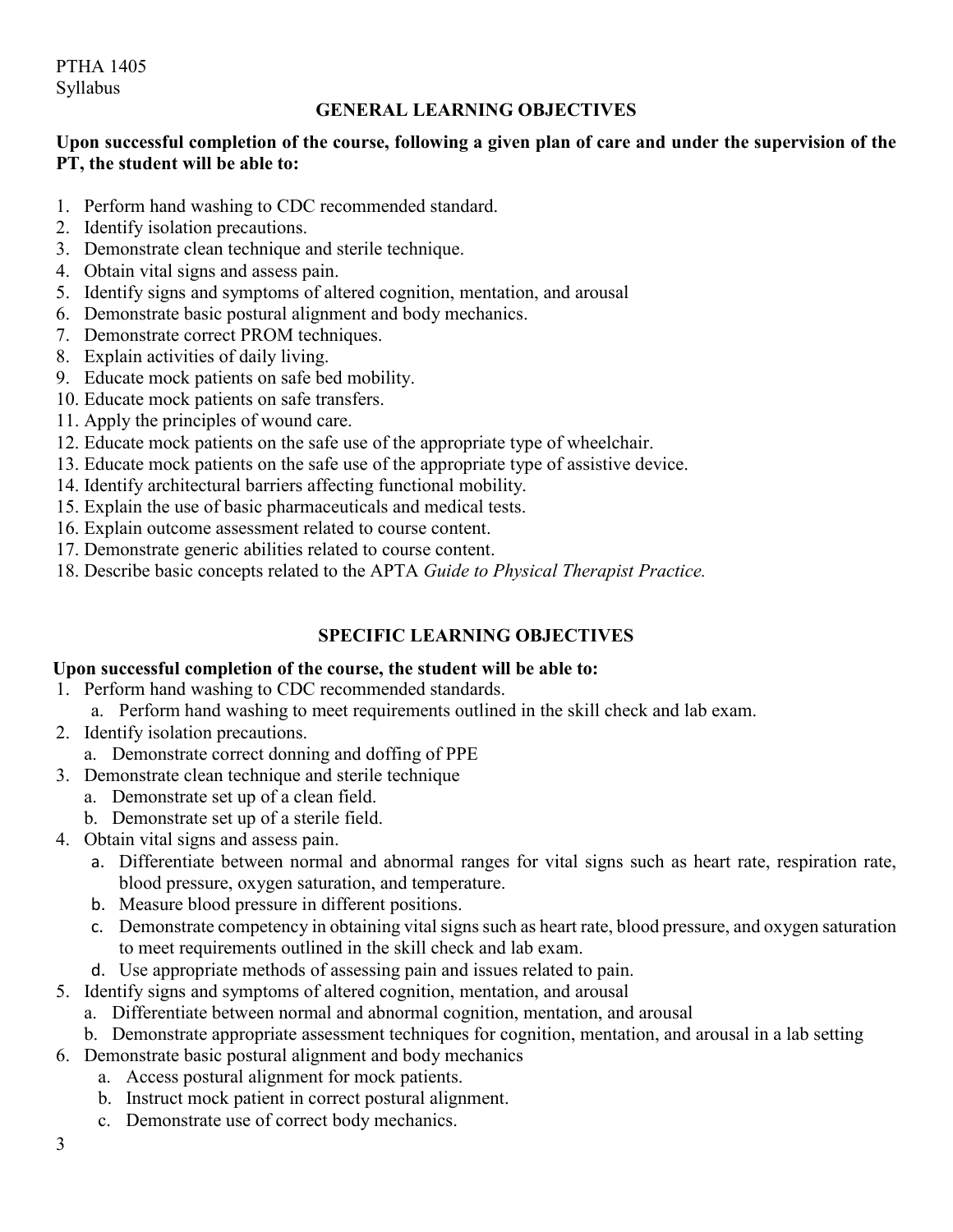# PTHA 1405

Syllabus

- d. Explain basic postural alignment and body mechanics.
- e. Differentiate between basic normal and abnormal postural alignment.
- f. Demonstrate competency related to body mechanics to meet requirements outlined in the skill check and lab exam.
- 7. Demonstrate correct PROM techniques.
	- a. Demonstration of correct PROM anatomical Planes
	- b. Demonstration of correct PROM D1-D2 PNF patterns
- 8. Explain types of activities of daily living.
- 9. Educate mock patients on safe bed mobility.
	- a. Describe complications related to immobility and the importance of a turning schedule.
	- b. Demonstrate competency related to bed mobility to meet requirements outlined in the skill check and lab exam.
	- c. Identify pressure relief positions.
	- d. Recognize effect of patient cognition and mentation for patient education/understanding
- 10. Educate mock patients on safe transfers.
	- a. Demonstrate the types of transfers.
	- b. Demonstrate competency in transfers to meet requirements outlined in the skill check and lab exam.
	- c. Recognize effect of patient cognition and mentation for patient education/understanding
- 11. Apply the principles of wound care.
	- a. Demonstrate universal precautions and isolation categories.
	- b. Describe the stages of wound healing.
	- c. Identify factors that affect wound healing.
	- d. Describe wound characteristics such as location, size, shape, bleeding, drainage, odor, depth, tunneling, and undermining
	- e. Describe the purpose of grid measurement, wound tracing, and photographic record.
	- f. Identify signs of infections.
	- g. Describe the stages of pressure ulcers.
	- h. Demonstrate competency in the application of appropriate wound care products for different types of wounds using aseptic techniques to meet requirements outlined in the skill check and lab exam.
- 12. Educate mock patients on the safe use of the appropriate type of wheelchair.
	- a. Identify the parts and accessories of a wheelchair.
	- b. Recognize the types of wheelchairs.
	- c. Demonstrate the proper fitting of the wheelchair.
	- d. Identify pressure relief devices for a given location of wound.
	- e. Instruct mock patients in safe wheelchair mobility.
	- f. Evaluate ease of use of wheelchairs for functional community mobility.
	- g. Recognize effect of patient cognition and mentation for patient education/understanding
- 13. Educate mock patients on the safe use of the appropriate type of assistive device during gait.
	- a. Recognize the types of assistive devices such as canes, walkers, and crutches.
	- b. Ensure the proper fit of the assistive device.
	- c. Instruct mock patients in the safe use of assistive devices by gait training using 3-point, 2-point, 4-point, swing-through, different weight bearing statuses, and uneven surfaces.
	- d. Demonstrate competency in gait training to meet requirements outlined in the skill check and lab exam.
	- e. Demonstrate competency in stair training with assistive devices to meet requirements outlined in the skill check and lab exam.
	- f. Instruct mock patients in simulated toilet transfers with assistive devices.
	- g. Describe the relationship of joint mechanics and physical principles to the application of assistive devices.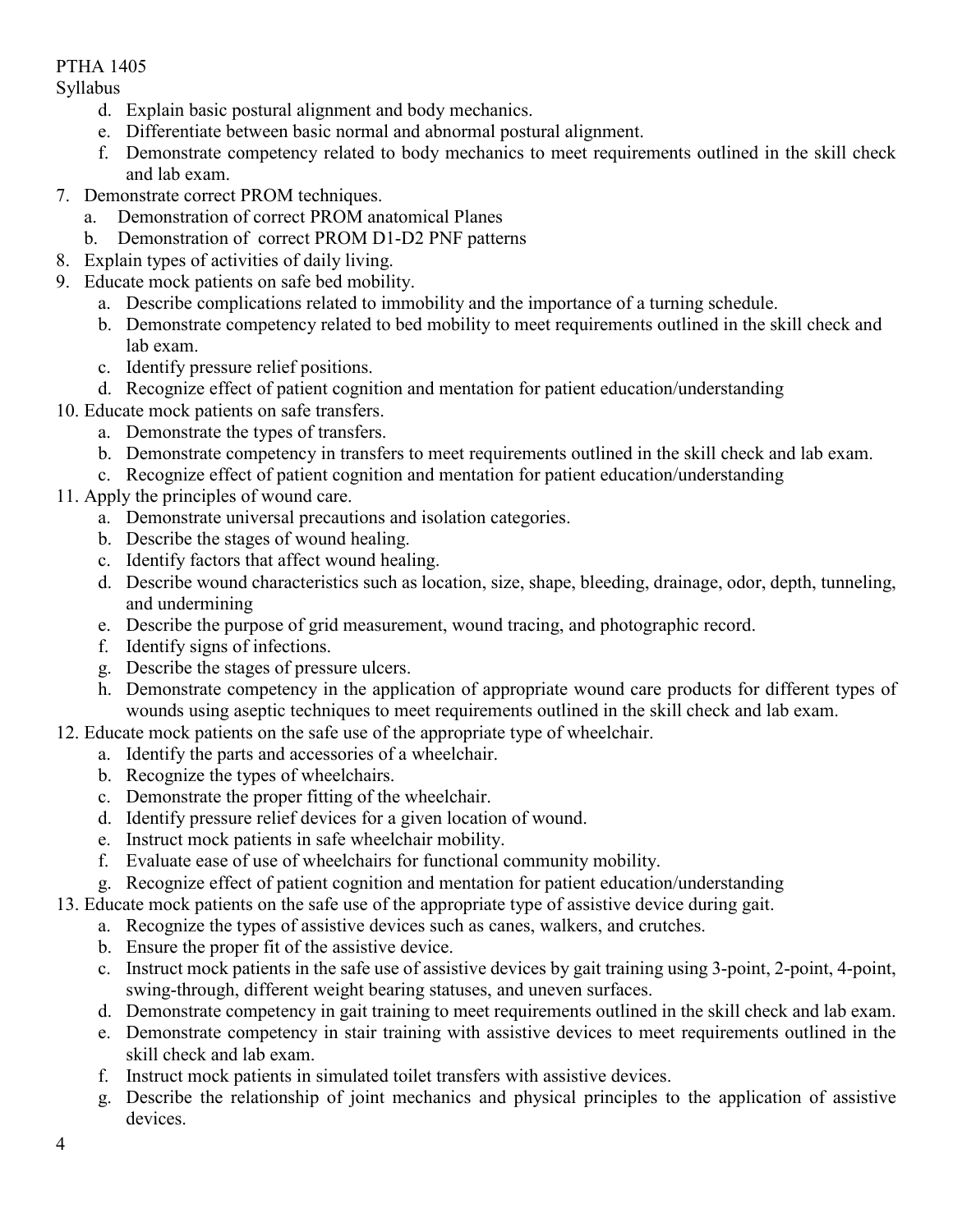# PTHA 1405

Syllabus

- h. Describe the postural alignment of mock patients during gait training.
- i. Recognize effect of patient cognition and mentation for patient education/understanding
- 14. Identify architectural barriers affecting functional mobility.
	- a. Interview mock patients to identify potential environmental barriers in the home per the plan of care.
	- b. Observe mock patients simulating safety in a home environment.
	- c. Collect gait log and confidence scale information from mock patients.
- 15. Explain the use of basic pharmaceuticals and medical tests.
	- a. Identify basic pharmaceuticals commonly used by physical therapy patients.
	- b. Describe common laboratory tests.
	- c. Explain common medical imaging including MRI, CT, ultrasound, and X-ray tests.
- 16. Explain outcome assessment related to course content.
	- a. Identify equipment and resources necessary for discharge in provided patient care scenarios.
	- b. Provide appropriate input to the supervising physical therapist about outcomes.
- 17. Practice generic abilities related to course content. *(Generic Abilities adapted from the Physical Therapy Program, University of Wisconsin-Madison, May et al. Journal of Physical Therapy Education, 9:1, Spring, 1995.)*
	- *a. Commitment to Learning* Demonstrate the ability to self-assess, self-correct, and self-direct. Identify needs and sources of learning. Seek new knowledge and understanding.
	- *b. Interpersonal Skills* Demonstrate the ability to interact effectively with patients, families, colleagues, other health care professionals, and the community. Demonstrate the ability to effectively deal with cultural and ethnic diversity issues.
	- *c. Communication Skills* Demonstrate the ability to communicate effectively (i.e., speaking, body language, reading, writing, and listening) for a varied audiences and purposes.
	- *d. Effective Use of Time* Demonstrate the ability to obtain maximum benefit from a minimum investment of time and resources.
	- *e. Use of Constructive Feedback* Demonstrate the ability to identify sources and seek out feedback and to effectively use and provide feedback for improving personal interaction.
	- *f. Problem-Solving* Demonstrate the ability to recognize and define problems, analyze data, develop and implement solutions, and evaluate outcomes.
	- *g. Professionalism* Demonstrate the ability to exhibit appropriate professional conduct and to represent the profession effectively.
	- *h. Responsibility* Demonstrate the ability to fulfill commitments and to be accountable for actions and outcomes.
	- *i. Critical Thinking* Demonstrate the ability to question logically; to recognize and differentiate facts, illusions, assumptions, and hidden assumptions; and to distinguish the relevant from the irrelevant.
	- *j. Stress Management* Demonstrate the ability to identify sources of stress and to develop effective coping behaviors.
	- *k.* Use a SOAP note format to document lab skills.
- 18. Describe basic concepts related to the APTA *Guide to Physical Therapist Practice*.
	- a. Integrate basic concepts presented in the APTA *Guide to Physical Therapist Practice* related to course content.
	- b. Identify the parameters of the scope of practice of the PTA related to course content.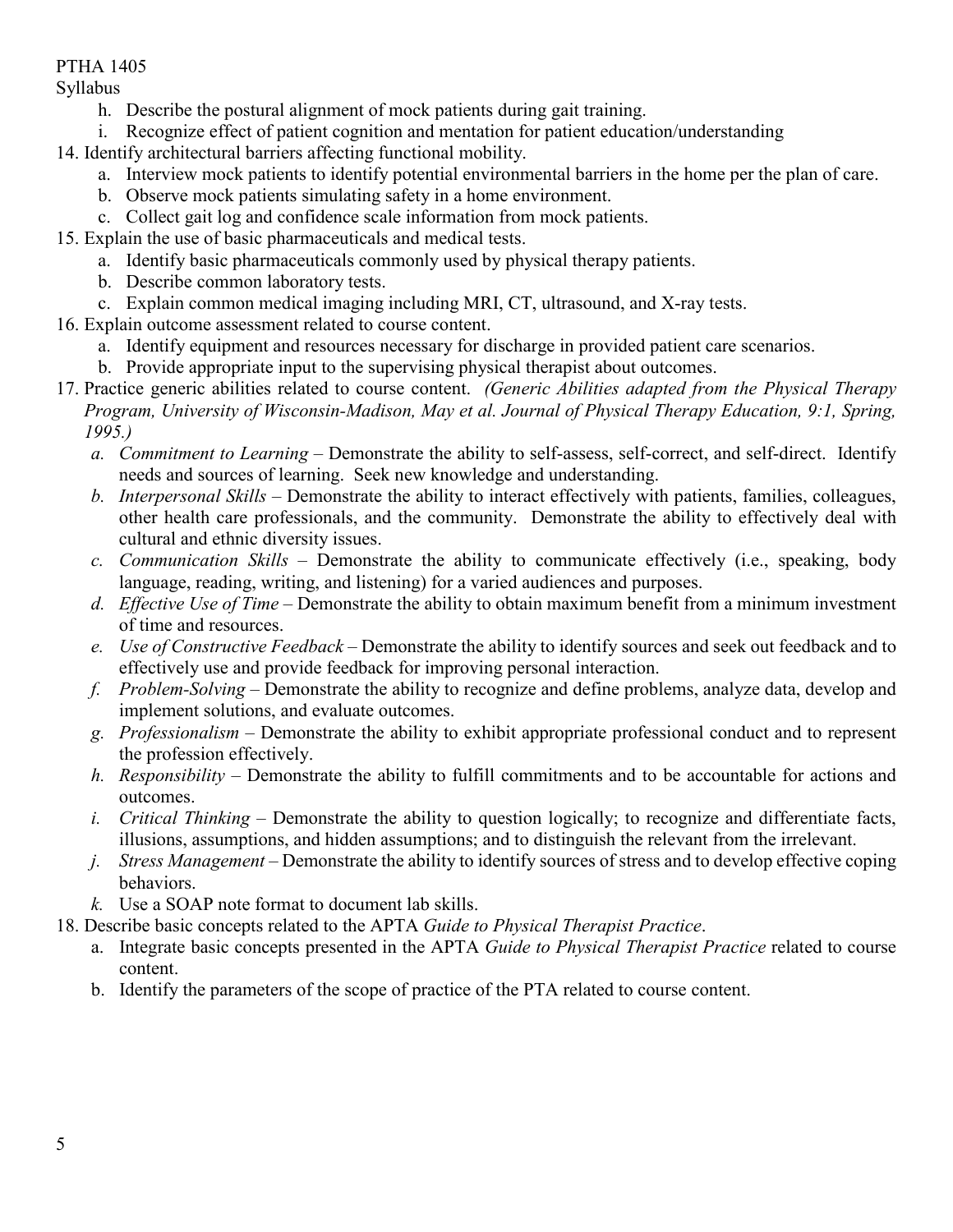## **ASSESSMENT TECHNIQUES USED BUT NOT LIMITED TO:**

- 1. Lecture Exams. 4 Exams
- 2. Daily/Weekly quizzes
- 3. Midterm and Final Lab Exams.
- 4. Midterm Student Evaluations using Generic Abilities.

## **COURSE GRADING**

Students will successfully complete clinical course PTHA 1301 with a grade of 75 % or higher. Students who fall below passing requirements will not be allowed to continue in the PTA program.

 $A = 90-100\%$  $B = 80-89%$  $C = 75 - 79\%$ **BELOW 77% at midterm of the semester will result in the development of a learning contract and the student being responsible for meeting established goals.**

Course grade is determined through attendance, class participation, written assignments, quizzes, exams, and lab Exams. Lab grades are based on participation, assignments, and Lab Skills exam. Minimum passing grade for a skills exam is 75. All Critical Safety requirements must be successfully demonstrated on lab exams or the student will receive a failing grade on the exam.

| Professionalism      | $=10\%$   |                                                               |
|----------------------|-----------|---------------------------------------------------------------|
| Written Assignments/ | $= 5\%$   | $\text{Exam}$ = Lecture Total (4 Exams + Reading Quiz Avg.) + |
| Exams                | $= 85\%$  | 2 Lab Exams]                                                  |
|                      | $= 100\%$ |                                                               |

If you score below a 77 on any lecture or lab exam you are expected to make an appointment to discuss the test questions you missed.

## **ACCOMENDATION STATEMENT**

Students with identified disabilities should report their need for accommodations to the Special Services Office. Students with grievances related to discrimination on the basis of a disability may contact the Special Services Office, Counseling Center, or the Vice President for Student Affairs.

## **ACADEMIC INTEGRITY**:

It is the aim of the faculty of South Plains College to foster a spirit of complete honesty and a high standard of integrity. The attempt of any student to present as his or her own work which he or she has not honestly performed is regarded by the faculty and administration as a most serious offense and renders the offender liable to serious consequences, possibly suspension.

## **DIVERSITY STATEMENT**:

In this class, the teacher will establish and support an environment that values and nurtures individual and group differences and encourages engagement and interaction. Understanding and respecting multiple experiences and perspectives will serve to challenge and stimulate all of us to learn about others, about the larger world and about ourselves. By promoting diversity and intellectual exchange, we will not only mirror society as it is, but also model society as it should and can be.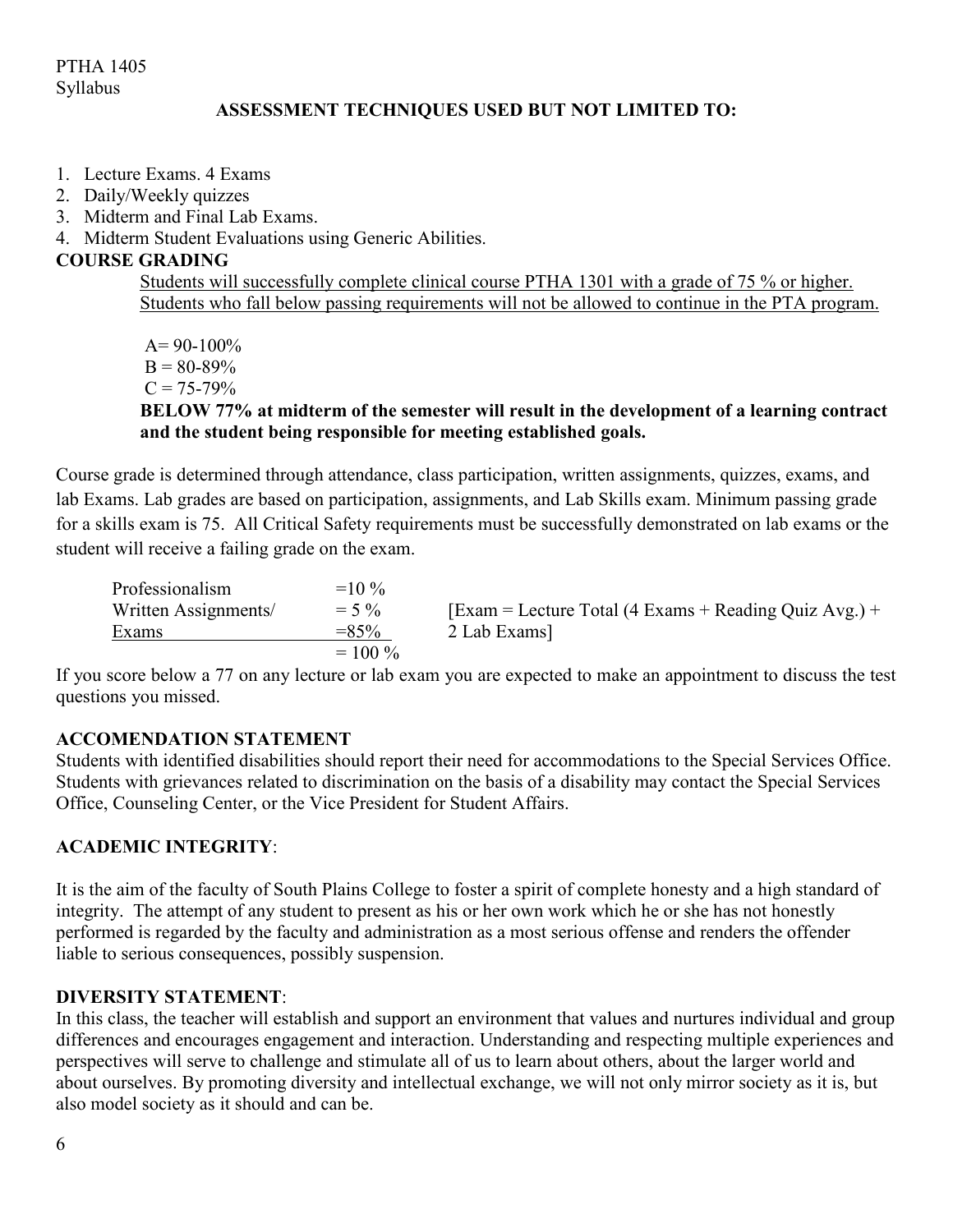# PTHA 1405

Syllabus

### **Title IX Pregnancy Accommodations Statement**

If you are pregnant, or have given birth within six months, Under Title IX you have a right to reasonable accommodations to help continue your education. To activate accommodations you must submit a Title IX pregnancy accommodations request, along with specific medical documentation, to the Director of Health and Wellness. Once approved, notification will be sent to the student and instructors. It is the student's responsibility to work with the instructor to arrange accommodations. Contact Chris Straface, Director of Health and Wellness at 806-716-2362 or email  $\text{extraface}(\hat{a})$ southplainscollege.edu for assistance.

### SPECIFIC COURSE/INSTRUCTOR REQUIREMENTS

1. Handbook:

Students are required to read the SPC Student Guide and the PTA Program Student Handbook and provide a signed Acknowledgement form for permanent student file.

2. Dress Code:

Students are expected to follow the dress code as stated in the PTA student Handbook. You will need appropriate attire for lab.

3. Due Date:

A Course Assignment Calendar with due dates and description of assignments can be found on your Blackboard. For each day an assignment is late 10 points will be deducted; the  $3<sup>rd</sup>$  day late the assignment will receive a failing grade.

4. Behavior:

Students are enrolled in a professional program and are expected to demonstrate professional behaviors such as respect, preparation for class, and dedication to learning.

We will use the Cell Phone station. Please turn your phone off before placing phone in the station. Cell Phone use in class/clinic will not be tolerated. If the phone goes off during class or student is found to be texting the student will be asked to leave class and receive 1 absence for the first incident. (See absence policy)

5. Required Materials:

Students must have internet access and an internet browser and MS Office. If you do not have a computer with a modem at home, you can access South Plains College's Computer Lab. Blackboard Support at (806) 716-2180 or email us at blackboard@southplainscollege.edu

#### **Text Books**: *Mobility In Context Principles of Patient Care Skills;* ISBN978-0-8036-1527-4 PTA supply box CPR fee

6. Student will be required to spend  $\overline{5}$  hours over the semester, in the lab with supervised independent practice. Student will be required to document time in lab outside of normal class time.